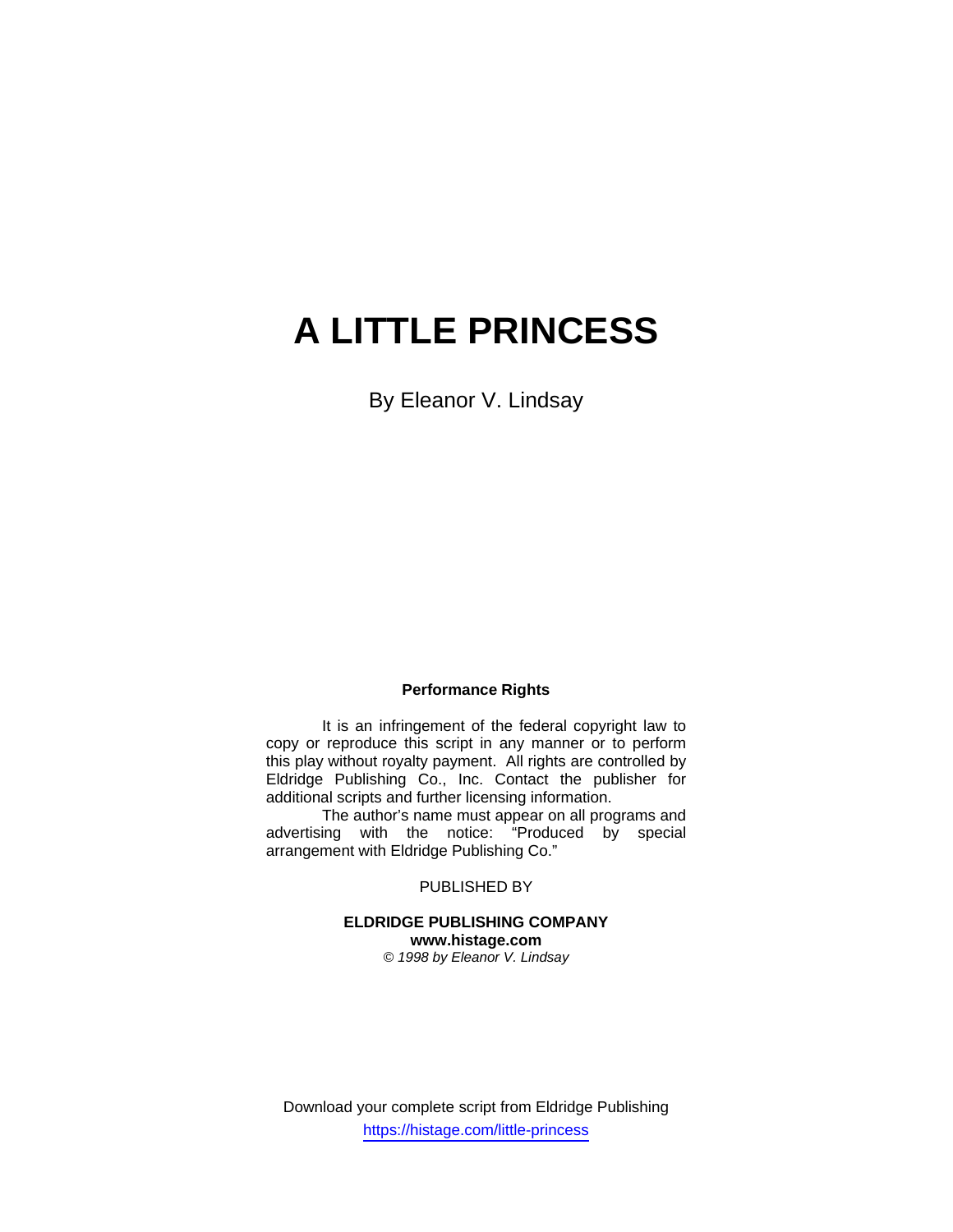#### *A Little Princess - 2 -*

### **STORY OF THE PLAY**

 Here is a faithful adaptation of the book by Frances Hodgson Burnett, originally commissioned and produced by the Dallas Children's Theatre. Set in Victorian England, Sara Crewe, arrives at Miss Minchin's Select Seminary for Young Ladies. There the young, beloved heiress shines as the star pupil — until the death of her wealthy father completely reverses her fortune. Greedy Miss Minchin and her timid sister Amelia, force Sara to become a servant at the academy and live in a cold, miserable attic room. But the change in her life is difficult. Soon Sara is not only penniless, but friendless as snobby schoolmates shun her. Sara uses her vivid imagination not only to overcome adversity and loss but even bring happiness to her faithful friend, Ermengarde, and the scullery maid, Becky. Ram Dass, a Iascar from India, who serves, Tom Carrisford, a friend of Sara's father, narrates this story of a girl who never loses the richness of spirit and eventually regains her rightful material wealth. Multiple simple sets.

#### *Originally commissioned and produced by Dallas Children's Theatre.*

#### **ORIGINAL CAST**

| Sara CreweJessica Angleskhan, Hope Rodgers |
|--------------------------------------------|
|                                            |
|                                            |
|                                            |
|                                            |
|                                            |
| ErmengardeJessica Eads-Rundel, Julia Lott  |
|                                            |
|                                            |
|                                            |
| Mr. DeFarge / Mr. CarrisfordThomas Walker  |
| Mr. Barrows / Mr. CarmichaelReese Chapman  |
|                                            |
|                                            |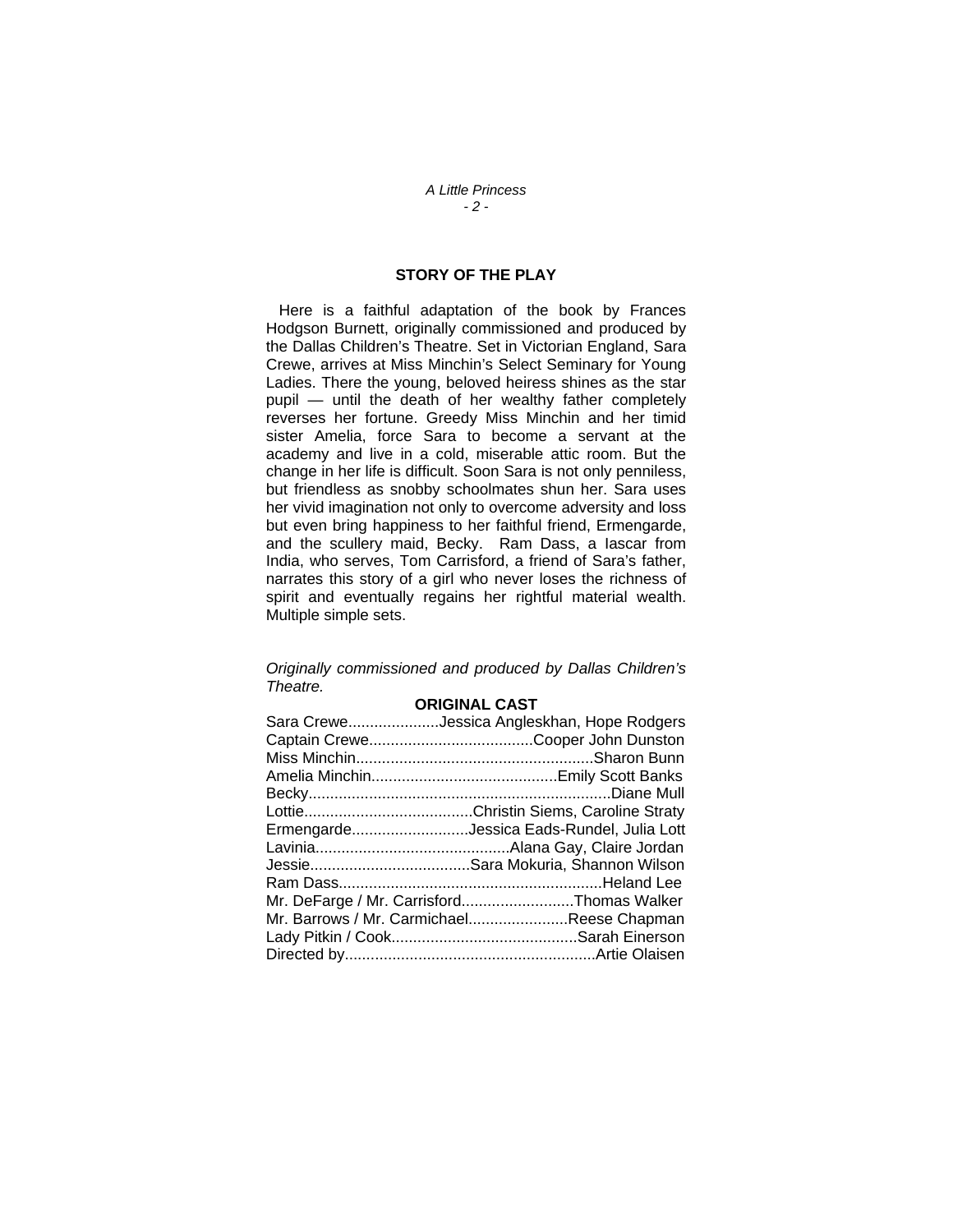*A Little Princess - 3 -* 

## **CAST OF CHARACTERS**

*(7 m, 11 w)* 

**SARA CREWE:** 10-13 years of age. **MISS MARIA MINCHIN:** A spinster - approximately 40. **MISS AMELIA MINCHIN:** Her sister - mid 30s. **BECKY:** A cockney in her late teens. **ERMENGARDE:** A young schoolgirl 11-13. **LAVINIA:** A schoolgirl 13-15. **JESSIE:** A schoolgirl 13-15. **LOTTIE:** A schoolgirl 9-10. **COOK:** The cook. **ANNE:** A beggar 9-10. **LADY PITKIN:** parent of potential students **CAPTAIN CREWE:** Sara's father - late 20s, early 30s. **MR. BARROW:** A solicitor. **MR. CARMICHAEL:** A solicitor - mid 30s. **MR. CARRISFORD:** A businessman, late 30s. **RAM DASS:** A lascar from India. **M. DeFARGE:** A French teacher. **MAN ON THE STREET**

\*NOTE: Some of these roles may be doubled by one actor.

#### **SETTING**

*A Little Princess* takes place in various rooms of the Minchin's school, Mr. Carrisford's study, and the streets of London. In order to keep the action flowing smoothly, a unit set can be used with minimum furnishings rather than a fully realistic look.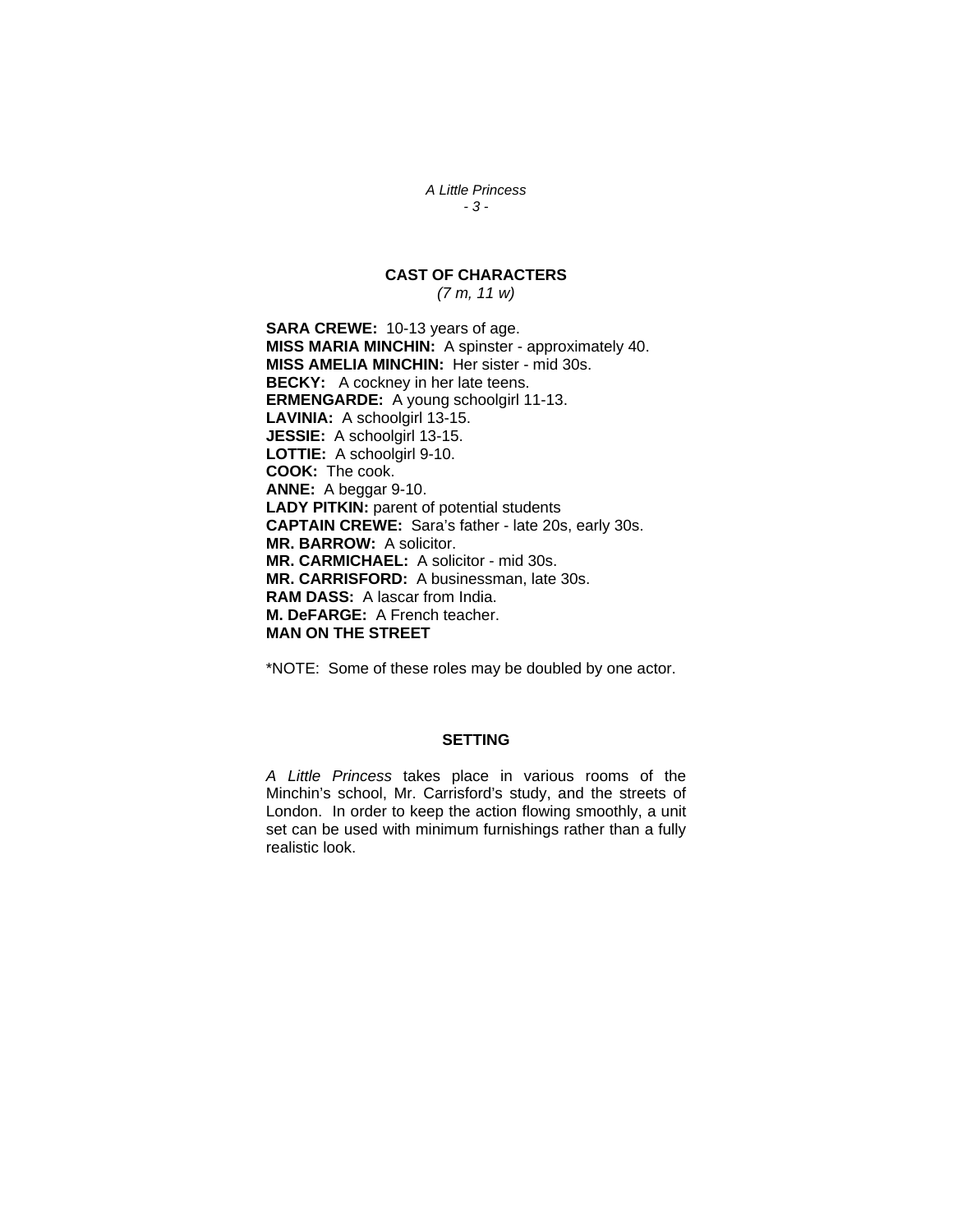#### *A Little Princess - 4 -*

#### **SYNOPSIS OF SCENES**

## **ACT I**

- A London Street.
- Scene 1: Miss Minchin's study.
- Scene 2: Schoolroom.<br>Scene 3: Schoolroom.
	- Schoolroom, later that afternoon.
- Scene 4: Schoolroom, a few weeks later.
- Scene 5: The hallway.
- Scene 6: Schoolroom, several months later.
- Scene 7: Miss Minchin's study and hallway.
- Scene 8: Captain Crewe's study.
- Scene 9: Schoolroom.

## **ACT II**

- The hallway.
- Scene 2: The street.
- Scene 3: Sara's attic room.
- Scene 4: The street.
- Scene 5: Carrisford's study.
- Scene 6: Sara's attic room.
- Scene 7: The hallway.<br>Scene 8: Sara's attic re
	- Sara's attic room.
- Scene 9: The hallway.
- Scene 10: Mr. Carrisford's study.<br>Scene 11: The hallway.
	- The hallway.
- Scene 12: Sara's attic room.
- Scene 13: The kitchen, a few days later.
- Scene 14: A muddy London Street.
- Scene 15: The hallway.
- Scene 16: Sara's attic room.
- Scene 17: The hallway, some time later.
- Scene 18: The attic, moments later.<br>Scene 19: Mr. Carrisford's study.
	-
- Scene 19: Mr. Carrisford's study.<br>Scene 20: The street and hallway The street and hallway.
	-
- Scene 21: The attic.<br>Scene 22: Mr. Carris Mr. Carrisford's study.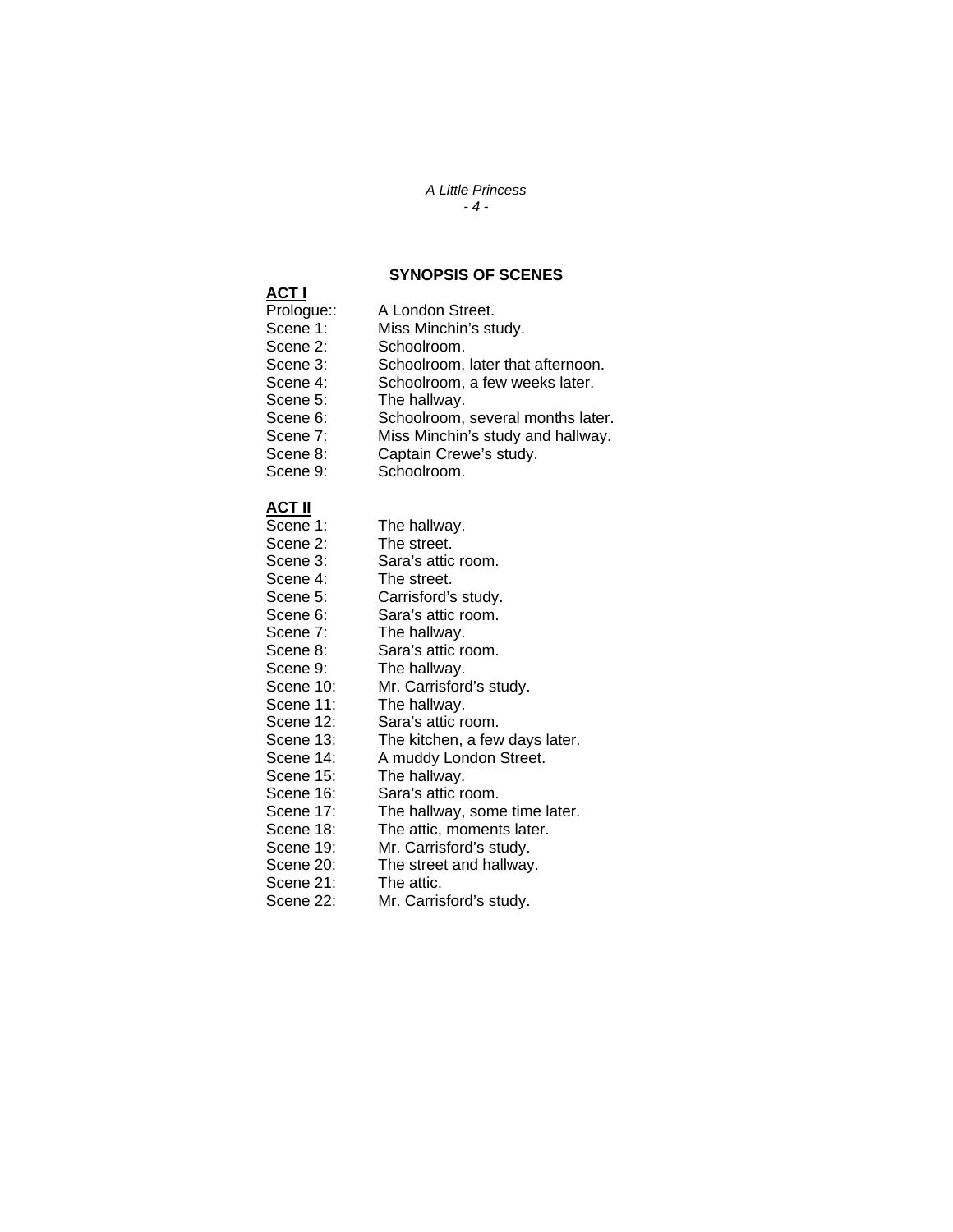*A Little Princess - 5 -* 

### **ACT I Prologue**

*(BEFORE CURTAIN: A London street. SOUND of Indian music is heard. As this fades, the SOUNDS of turn-of-thecentury London grow increasingly louder, with the sound of a horse-drawn carriage traveling over cobblestones finally dominating. RAM DASS is illuminated.)* 

RAM DASS: This is the story of a storyteller. Storytellers are rare and to be cherished. I, Ram Dass, was privileged to know this one. But not at the beginning. This story began on a dark winter's day, when the yellow fog hung so thick and heavy in the streets of London that the lamps were lighted and the shop windows blazed with gas, as they do at night. Beneath one lamp a little girl stood with her father. She felt as if she had lived a long, long time. Her father held her very closely in his arms as they gazed into the big, dull square in which stood the house which was their destination.

#### **End of Prologue**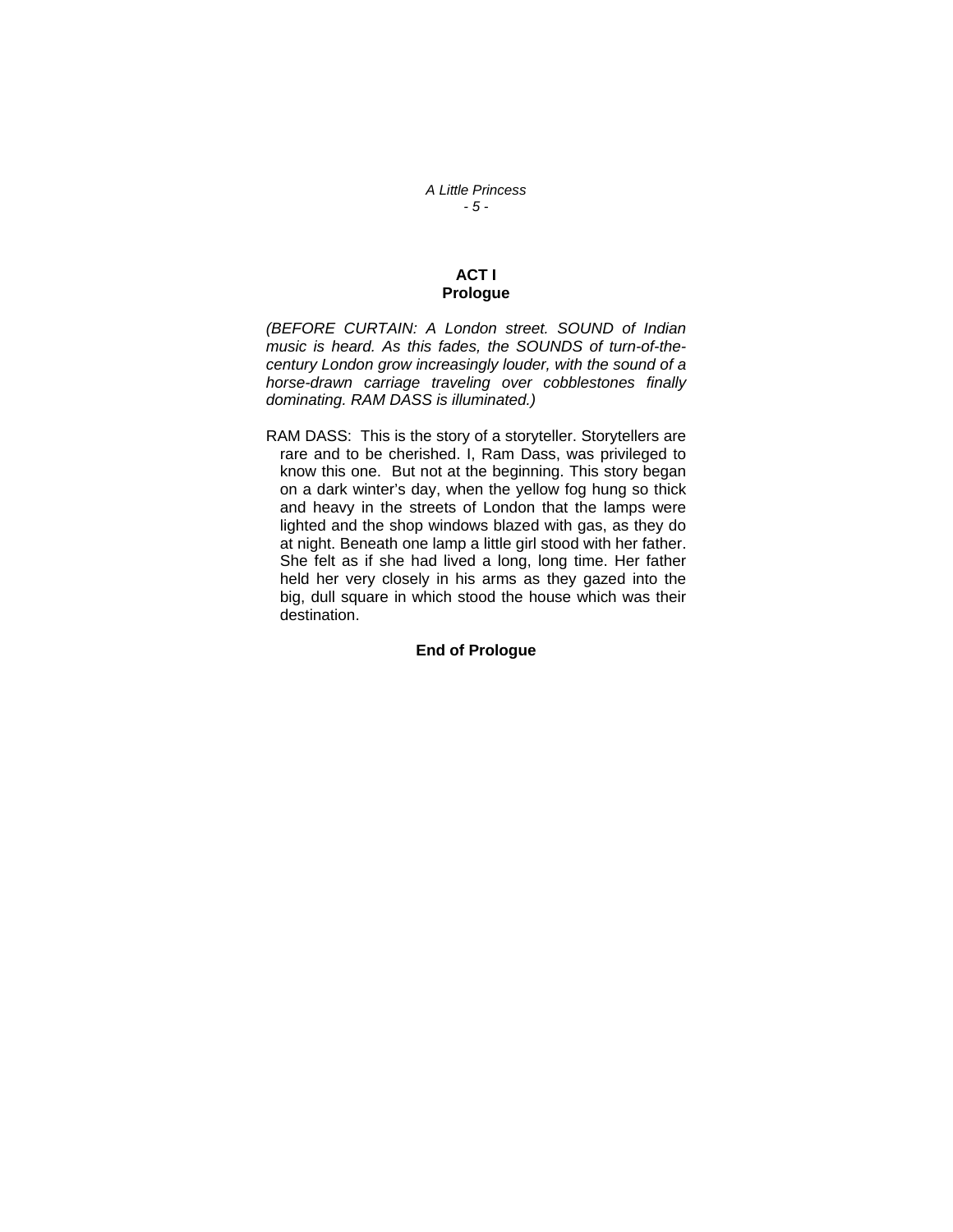*A Little Princess - 6 -* 

#### **Scene 1**

*(AT RISE: The study in Miss Minchin's school. SARA CREWE, a small child with dark hair and a very serious face, and her father, CAPTAIN CREWE, stand in the middle of the study in a tight embrace. There are a number of packages scattered about. Sara is holding a beautiful doll.)* 

SARA: Papa, is this the place? Is it, Papa?

CAPTAIN CREWE: Yes, little Sara. It is.

- SARA: Well, Papa, if we are here I suppose we must be resigned. It doesn't look at all like India. The furniture is all straight and hard.
- CAPTAIN CREWE: Of course not, this isn't India. This is England.

SARA: I'm not sure I like it, but I dare say soldiers, even brave ones, don't really like going into battle.

CAPTAIN CREWE: *(Laughing.)* Oh, little Sara. What will I do when I no longer have you to say solemn things to me? And it isn't a battle. It's a school. And it will be your new home.

*(MISS MARIA and MISS AMELIA MINCHIN enter. Miss Maria is tall and thin with a pinched look in her face. She is dressed severely. Miss Amelia, her younger sister, is plumper with a more kindly expression.)*

- MISS MINCHIN: Good afternoon. Captain Crewe is it? I am Maria Minchin, and this is my sister, Amelia.
- CAPTAIN CREWE: Good afternoon. As you see, we have finally arrived.
- AMELIA MINCHIN: Captain Crewe. We are delighted to welcome you and your daughter. I trust your voyage was a pleasant one.
- CAPTAIN CREWE: It was almost too short, knowing that I would be leaving Sara at the end of it. She will miss India I think.

SARA: No Papa, I will miss you.

CAPTAIN CREWE: You see what a treasure she is.